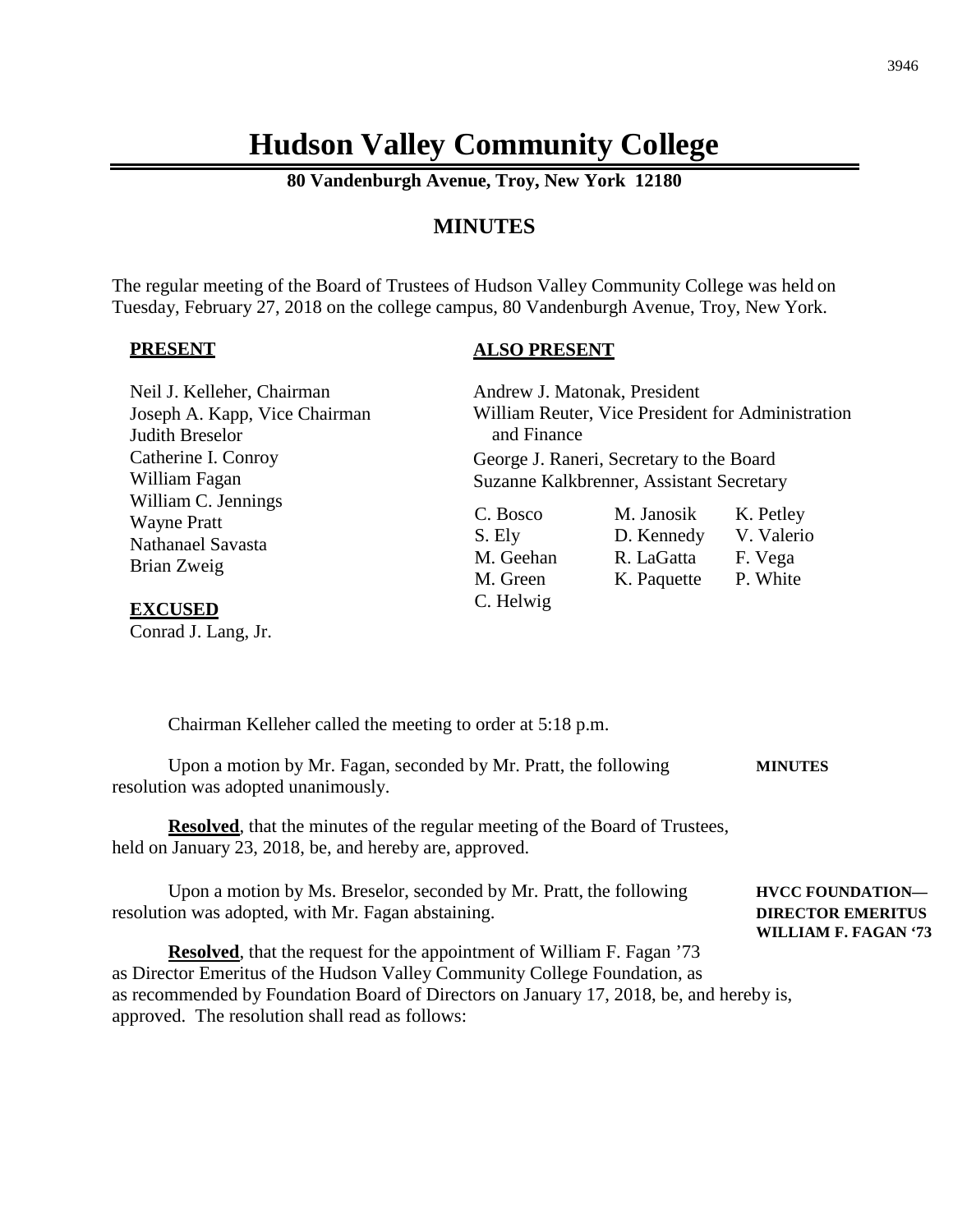### **APPOINTMENT OF WILLIAM F. FAGAN '73 AS DIRECTOR EMERITUS OF THE HUDSON VALLEY COMMUNITY COLLEGE FOUNDATION, INC. BOARD OF DIRECTORS**

**WHEREAS, William F. Fagan** '73 graduated from Hudson Valley Community College with a degree in Liberal Arts, and has worked in his family's insurance agency business, Fagan and Sons, Inc. He is president of the company, and

**WHEREAS**, William F. Fagan served as a member of the Foundation Board of Directors from 1994 to 2015, with dedication to the mission of Hudson Valley Community College to serve its students, faculty, staff and alumni, and

**WHEREAS**, William F. Fagan served as president and vice president of the Foundation Board of Directors from 1997 to 2007 and held it fiscally accountable to ensure the future of its endowments, and

**WHEREAS**, William F. Fagan, was appointed to the College Board of Trustees by Governor Patterson in July 2009 and he has served to date, and

**WHEREAS**, William F. Fagan, was appointed to the Faculty Student Association Board of Directors in 2010, and he has served to date, and

**WHEREAS**, William F. Fagan, has championed the mission of Hudson Valley Community College to provide dynamic, student-centered, comprehensive, and accessible educational opportunities that address the diverse needs of the community, and

**WHEREAS**, William F. Fagan, has been committed through his financial leadership to provide caring, personal, high-quality service at a reasonable cost to support students' success in reaching their goals, and

**WHEREAS**, William F. Fagan, through his board service and commitment to the college as an alumnus, was a member of the Hudson Valley Community College Celebrated 50 for 50, and

**WHEREAS**, William F. Fagan has provided leadership within his profession and community as a member of the Rensselaer County Chamber of Commerce since 1990, and

**WHEREAS**, William F. Fagan and his family have provided philanthropic support to provide students opportunities to succeed, and

**WHEREAS,** William F. Fagan, was given the 2016 John L. Buono Award for Citizenship from the college's Athletic Department in recognition of his commitment to Hudson Valley and its student-athletes, and

**NOW, THEREFORE, BE IT RESOLVED** that, in recognition of his distinguished service, Hudson Valley Community College, the Foundation Board of Directors, the Foundation Executive Committee and members of the board wish to acknowledge William F. Fagan by appointing him as a Foundation Board Director Emeritus, and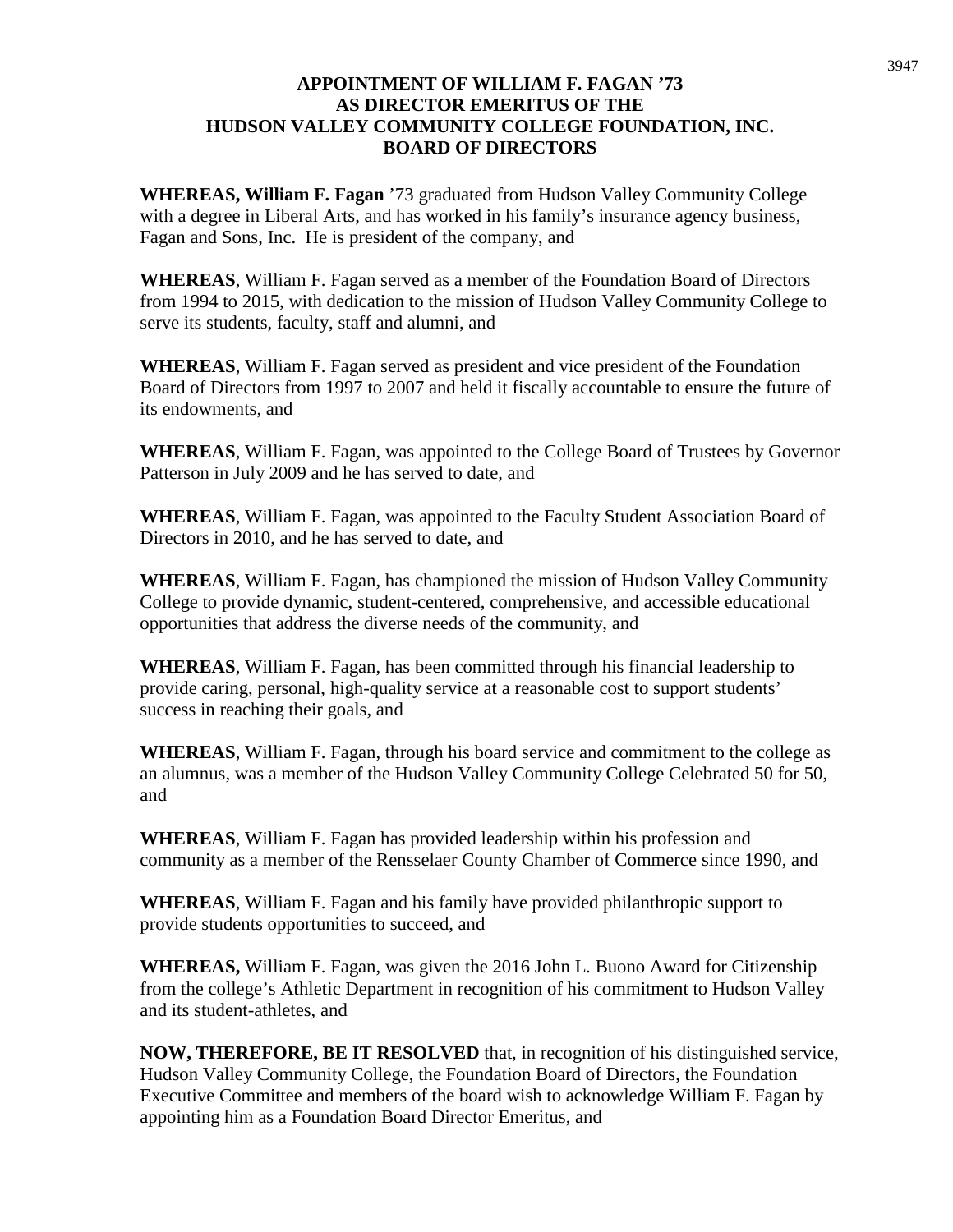**BE IT FURTHER RESOLVED** that This Board herein extends its deepest appreciation to William F. Fagan for his dedication and service to Hudson Valley Community College and to the people of Rensselaer County and the Capital Region, and

**BE IT FURTHER RESOLVED** that this Resolution is recorded in the minutes of the Hudson Valley Community College Foundation annual meeting, dated January 17, 2018, and the Hudson Valley Community College Board of Trustees meeting, dated February 27, 2018.

| <b>INFORMATION ITEMS</b><br>The following information items were noted: |                                                                                                        | <b>INFORMATION</b><br><b>ITEMS</b> |  |
|-------------------------------------------------------------------------|--------------------------------------------------------------------------------------------------------|------------------------------------|--|
|                                                                         | A. FULL-TIME FACULTY<br>1. School of Liberal Arts and Sciences<br>Richard Monda, Instructor,           |                                    |  |
|                                                                         | Biology, Chemistry and Physics,<br>f/t appt., eff. $1/16/18$                                           | \$48,981/yr                        |  |
|                                                                         | Kevin Wynne, Instructor,<br>Biology, Chemistry and Physics,                                            |                                    |  |
|                                                                         | f/t temp. appt., eff. $1/16/18$                                                                        | \$48,981/yr                        |  |
|                                                                         | <b>B. FULL-TIME NON-TEACHING PROFESSIONALS</b><br>1. E.O.C.                                            |                                    |  |
|                                                                         | Jennifer Bogda, Enrollment Services Specialist,<br>E.O.C.,                                             |                                    |  |
|                                                                         | f/t appt., eff. $2/19/18$ or thereafter                                                                | \$41,800/yr                        |  |
|                                                                         | Kathleen Ceng, Coordinator of Student Services,<br>E.O.C.,                                             |                                    |  |
|                                                                         | f/t appt., eff. 1/29/18                                                                                | \$72,000/yr                        |  |
|                                                                         | 2. School of Liberal Arts and Sciences<br>Kathleen Hukey, Technical Assistant,                         |                                    |  |
|                                                                         | Biology, Chemistry and Physics,                                                                        |                                    |  |
|                                                                         | f/t appt., eff. $1/24/18$ or thereafter                                                                | \$35,000/yr                        |  |
| 3.                                                                      | <b>Technology, Institutional Assessment and Planning</b><br>Michael DeFazio, Microcomputer Technician, |                                    |  |
|                                                                         | <b>Information Technology Services,</b>                                                                |                                    |  |
|                                                                         | f/t appt., eff. $02/12/18$ or thereafter                                                               | \$35,000/yr                        |  |
|                                                                         | <b>C. PART-TIME FACULTY</b><br>1. Academic Affairs                                                     |                                    |  |
|                                                                         | Elizabeth Bouchard, Part-time Librarian,                                                               |                                    |  |
|                                                                         | <b>Instructional Support Services and Retention,</b>                                                   |                                    |  |
|                                                                         | p/t appt., eff. $2/6/18$                                                                               | \$33.09/hr                         |  |
|                                                                         | Patricia Carson, Instructor,                                                                           |                                    |  |
|                                                                         | Community and Professional Education,<br>$p/t$ appt. (non-credit), eff. $8/17/17$ or thereafter        | \$25.00/hr                         |  |
|                                                                         |                                                                                                        |                                    |  |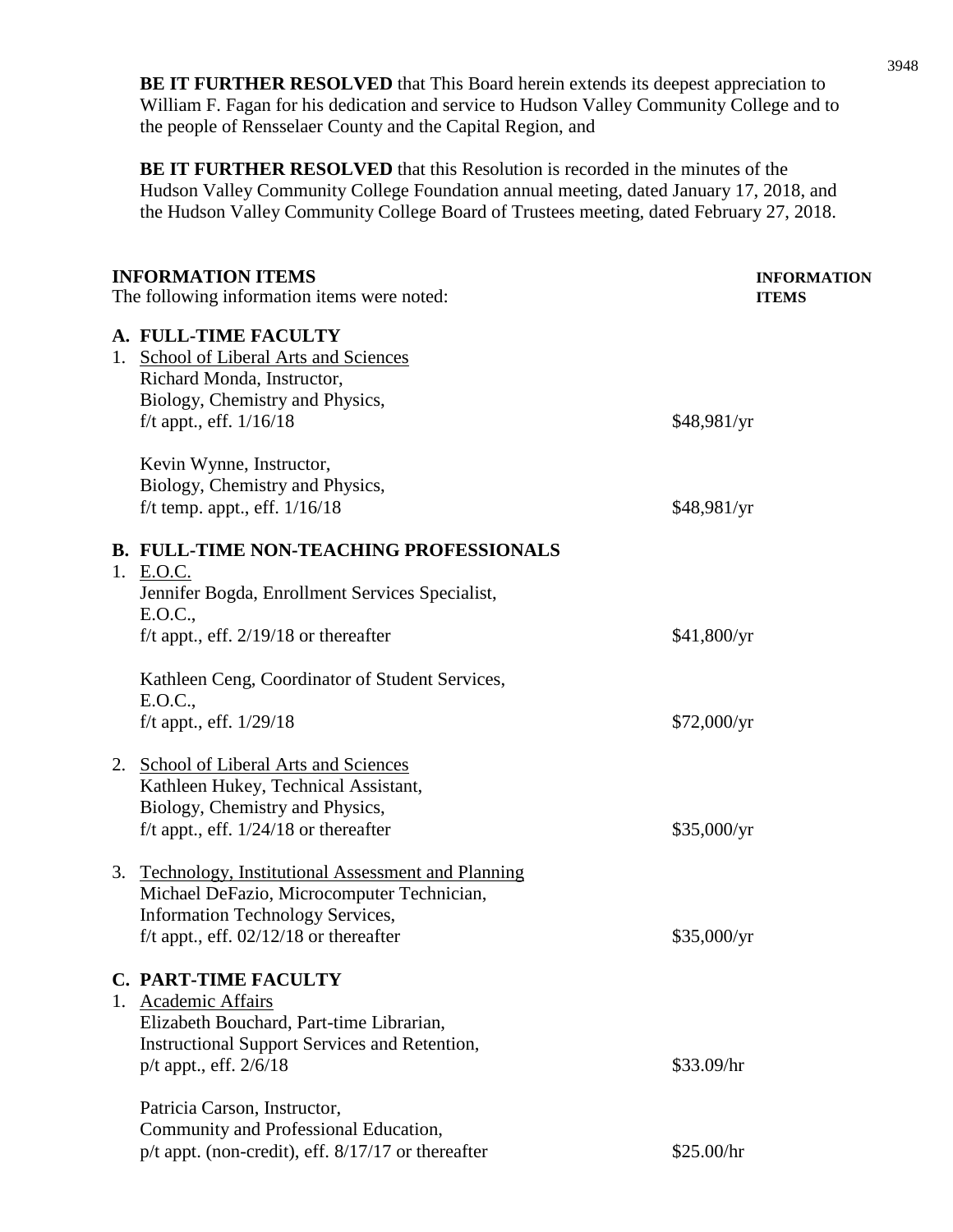|    | Paul Centanni, Instructor,<br>Community and Professional Education,<br>$p/t$ appt. (non-credit), eff. $8/17/17$ or thereafter                                              | \$25.00/hr    |
|----|----------------------------------------------------------------------------------------------------------------------------------------------------------------------------|---------------|
|    | Sara Colwill, Part-time Librarian,<br><b>Instructional Support Services and Retention,</b><br>p/t appt., eff. 2/6/18                                                       | \$33.09/hr    |
|    | Stephanie Clowe, Part-time Librarian,<br><b>Instructional Support Services and Retention,</b><br>p/t appt., eff. 2/6/18                                                    | \$33.09/hr    |
|    | Donald Kelly, Instructor,<br>Community and Professional Education,<br>$p/t$ appt. (non-credit), eff. $8/17/17$ or thereafter                                               | \$25.00/hr    |
|    | Matthew Lindroth, Instructor,<br>Community and Professional Education,<br>$p/t$ appt. (non-credit), eff. $3/15/18$                                                         | \$25.00/hr    |
|    | Krista Robben, Part-time Librarian,<br><b>Instructional Support Services and Retention,</b><br>p/t appt., eff. 2/6/18                                                      | \$33.09/hr    |
|    | Tracy Salvage, Part-time Librarian,<br>Instructional Support Services and Retention,<br>p/t appt., eff. $2/6/18$                                                           | \$33.09/hr    |
| 2. | <b>Schools of Business and Engineering &amp; Industrial Technologies</b><br>Nerys Jimenez, Instructor,<br>Computing and Information Sciences,<br>p/t appt., eff. 2/19/18   | $$1,113$ /sch |
|    | 3. School of Liberal Arts and Sciences<br>Lynda Huba, Instructor,<br>English, Foreign Languages and English as a Second Language (HS Model)<br>$p/t$ appt., eff. $11/3/17$ | \$0           |
|    | <b>D. PART-TIME NON-TEACHING PROFESSIONALS</b><br>1. Academic Affairs<br>Jason Degnan, Technical Assistant,                                                                |               |
|    | Instructional Support Services and Retention/Call Center,<br>$p/t$ appt., eff. $1/26/18$                                                                                   | \$14.00/hr    |
|    | Selissa Dukes, Technical Assistant,<br>Instructional Support Services and Retention/Call Center,<br>$p/t$ appt., eff. $1/26/18$                                            | \$14.00/hr    |
|    | Marie Ostoyich, Technical Assistant,<br>Instructional Support Services and Retention/Call Center,<br>p/t appt., eff.1/26/18                                                | \$14.00/hr    |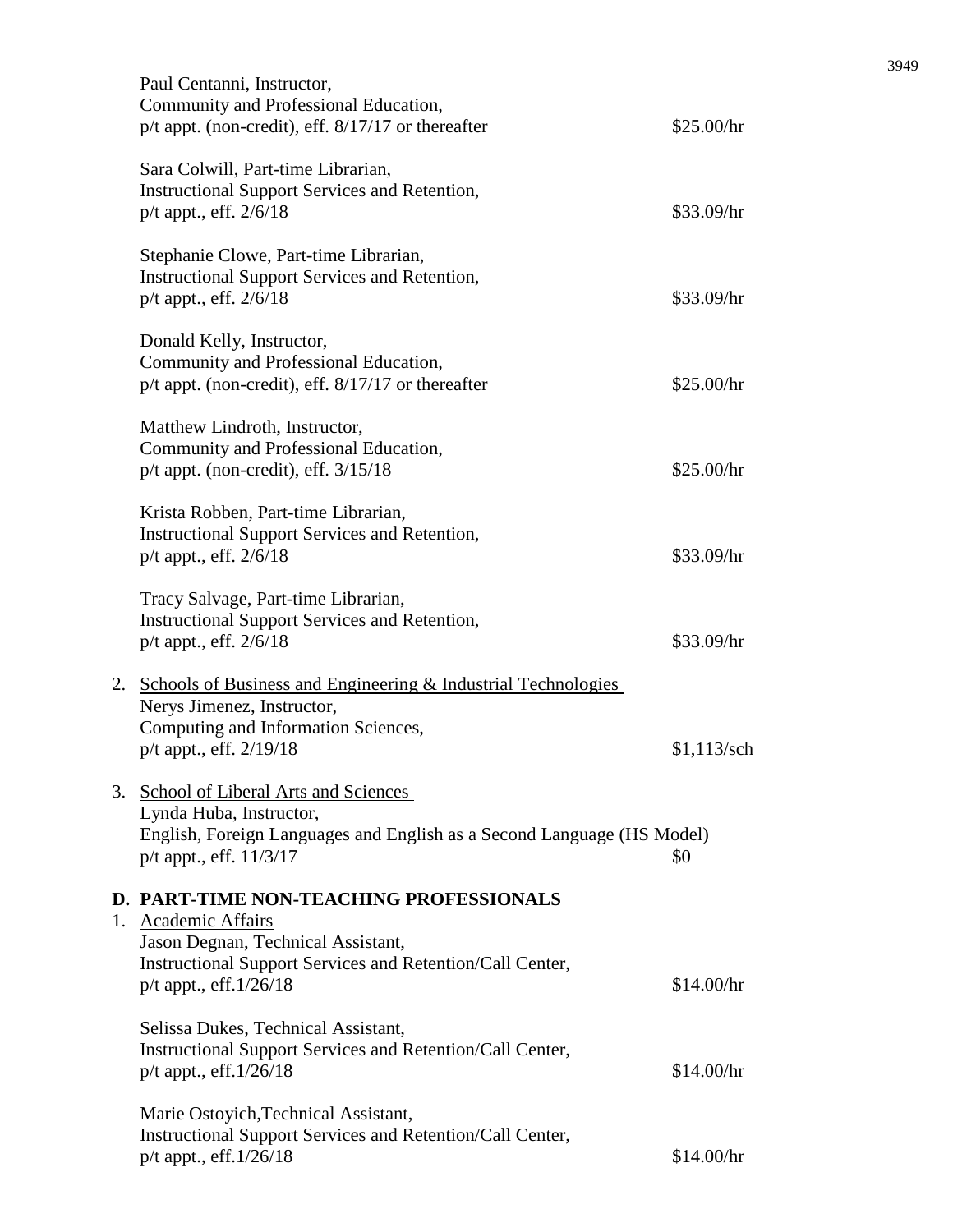|    | <b>E. RESIGNATIONS</b>                                                                                                                                                      |            |
|----|-----------------------------------------------------------------------------------------------------------------------------------------------------------------------------|------------|
| 3. | School of Liberal Arts and Sciences<br>Chante Coppedge, Technical Assistant,<br>English, Foreign Languages and English as a Second Language,<br>$p/t$ appt., eff. $2/12/18$ | \$18.50/hr |
| 2. | <b>Enrollment Management and Student Development</b><br>Runie Mensche, Assistant Softball Coach,<br>Intercollegiate Athletics<br>$p/t$ appt., eff. $1/25/18$                | \$2,000/yr |
|    | Monica Hughes, Technical Assistant,<br>Learning Assistance Center and Testing Office,<br>$p/t$ appt., eff. $1/26/18$ or thereafter                                          | \$17.05/hr |
|    | Crystal Heshmat, Technical Assistant,<br>Instructional Support Services and Retention/Call Center,<br>$p/t$ appt., eff. $1/26/18$                                           | \$14.00/hr |

- 1. Alex Macbeth, Assistant Cross Country Coach, Intercollegiate Athletics, eff. 1/12/18
- 2. Andrew Russell, Advising Specialist, Continuing Education, eff. 2/9/18

### **F. RETIREMENTS**

- 1. Mary Clair Bauer, Director of Admissions, eff. 4/30/17
- 2. Thomas Rogan, Professor, Health, Physical Education & Exercise Studies, eff. 3/1/18
- 3. Robert Swanick, Counselor, Admissions, eff. 2/2/18

### **G. ADVISORY COMMITTEE APPOINTMENT**

1. Dental Hygiene Timothy M. Adams, D.D.S.

### **H. ALCOHOLIC BEVERAGE REQUESTS**

- 1. Annual Advisory Committee Reception, 4/12/18
- 2. Faculty/Staff Honors Convocation, 5/3/18

### **I. HVCC MONTHLY FINANCIAL REPORTS**

- 1. Current Unrestricted Fund Revenues & Expenditures, period ending 1/31/18
- 2. 2017-2018 Fiscal Year Operating Budget, Current Year Enrollment, as of 1/31/18

### **J. FSA MONTHLY FINANCIAL REPORTS**

1. FSA Financial Reports, periods ending 12/31/17 and 1/31/18

### **MARCH MONTHLY MEETING**

The next regular meeting of the Board of Trustees will be held on Tuesday, March 27, 2018.

Upon a motion by Dr. Jennings, seconded by Mr. Pratt, an executive **EXECUTIVE** session was called at 5:19 p.m. for the purposes of discussing a collective **SESSION** bargaining agreement and a personnel matter.